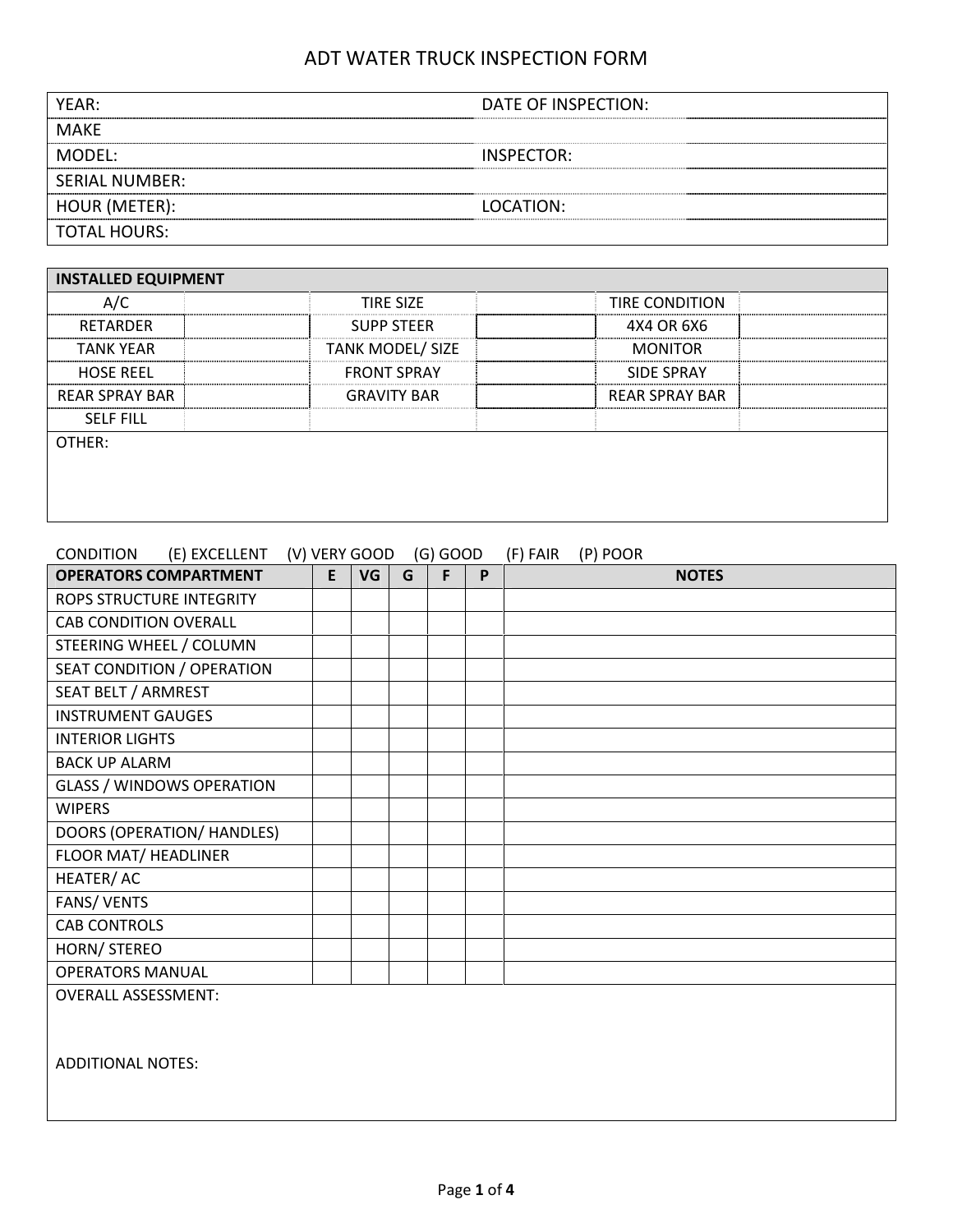| <b>CONDITION</b><br>(E) EXCELLENT          |   | (V) VERY GOOD |   | (G) GOOD   |   | (F) FAIR<br>(P) POOR |  |  |
|--------------------------------------------|---|---------------|---|------------|---|----------------------|--|--|
| <b>COSMETIC / EXTERIOR</b>                 | E | VG            | G | F          | P | <b>NOTES</b>         |  |  |
| LADDERS/ PLATFORMS                         |   |               |   |            |   |                      |  |  |
| STEPS / GRAB IRON                          |   |               |   |            |   |                      |  |  |
| <b>FENDERS</b>                             |   |               |   |            |   |                      |  |  |
| HOOD CONDITION (OPEN/CLOSE)                |   |               |   |            |   |                      |  |  |
| <b>BUMPERS/ BELLY PANS</b>                 |   |               |   |            |   |                      |  |  |
| PAINT/ DECALS<br><b>FRONT/ REAR LIGHTS</b> |   |               |   |            |   |                      |  |  |
| <b>OVERALL ASSESSMENT:</b>                 |   |               |   |            |   |                      |  |  |
| <b>ADDITIONAL NOTES:</b>                   |   |               |   |            |   |                      |  |  |
| <b>CONDITION</b><br>(E) EXCELLENT          |   | (V) VERY GOOD |   | $(G)$ GOOD |   | (F) FAIR<br>(P) POOR |  |  |
| <b>STRUCTURAL</b>                          | E | VG            | G | F          | P | <b>NOTES</b>         |  |  |
| <b>STRUCTURAL DAMAGE</b>                   |   |               |   |            |   |                      |  |  |
| <b>FRAME/ CRACK REPAIRS</b>                |   |               |   |            |   |                      |  |  |
| <b>STEERING CYLINDER PINS</b>              |   |               |   |            |   |                      |  |  |
| <b>RUBBER SUSPENSION BUMPERS</b>           |   |               |   |            |   |                      |  |  |
| <b>ARTICULATION JOINT</b>                  |   |               |   |            |   |                      |  |  |
| <b>OVERALL ASSESSMENT:</b>                 |   |               |   |            |   |                      |  |  |
| <b>ADDITIONAL NOTES:</b>                   |   |               |   |            |   |                      |  |  |
| <b>CONDITION</b><br>(E) EXCELLENT          |   | (V) VERY GOOD |   | $(G)$ GOOD |   | (F) FAIR<br>(P) POOR |  |  |
| <b>WATER TANK</b>                          | E | VG            | G | F          | P | <b>NOTES</b>         |  |  |
| TANK YEAR/ MAKE/ MODEL                     |   |               |   |            |   |                      |  |  |
| TANK S/N                                   |   |               |   |            |   |                      |  |  |
| TANK EXTERNAL CONDITION                    |   |               |   |            |   |                      |  |  |
| TANK INTERNAL CONDITION                    |   |               |   |            |   |                      |  |  |
| FRAME PADS/ MOUNTS                         |   |               |   |            |   |                      |  |  |
| MONITOR TYPE/ OPERATION                    |   |               |   |            |   |                      |  |  |
| WATER PUMP OPERATION/ COND                 |   |               |   |            |   |                      |  |  |
| <b>SPRAY HEADS MAKE</b>                    |   |               |   |            |   |                      |  |  |
| SPRAY HEAD TYPE (AIR/HYD)                  |   |               |   |            |   |                      |  |  |
| SPRAY HEADS OPERATION                      |   |               |   |            |   |                      |  |  |
| <b>CAB CONTROLS</b>                        |   |               |   |            |   |                      |  |  |
| <b>OVERALL ASSESSMENT:</b>                 |   |               |   |            |   |                      |  |  |
| <b>ADDITIONAL NOTES:</b>                   |   |               |   |            |   |                      |  |  |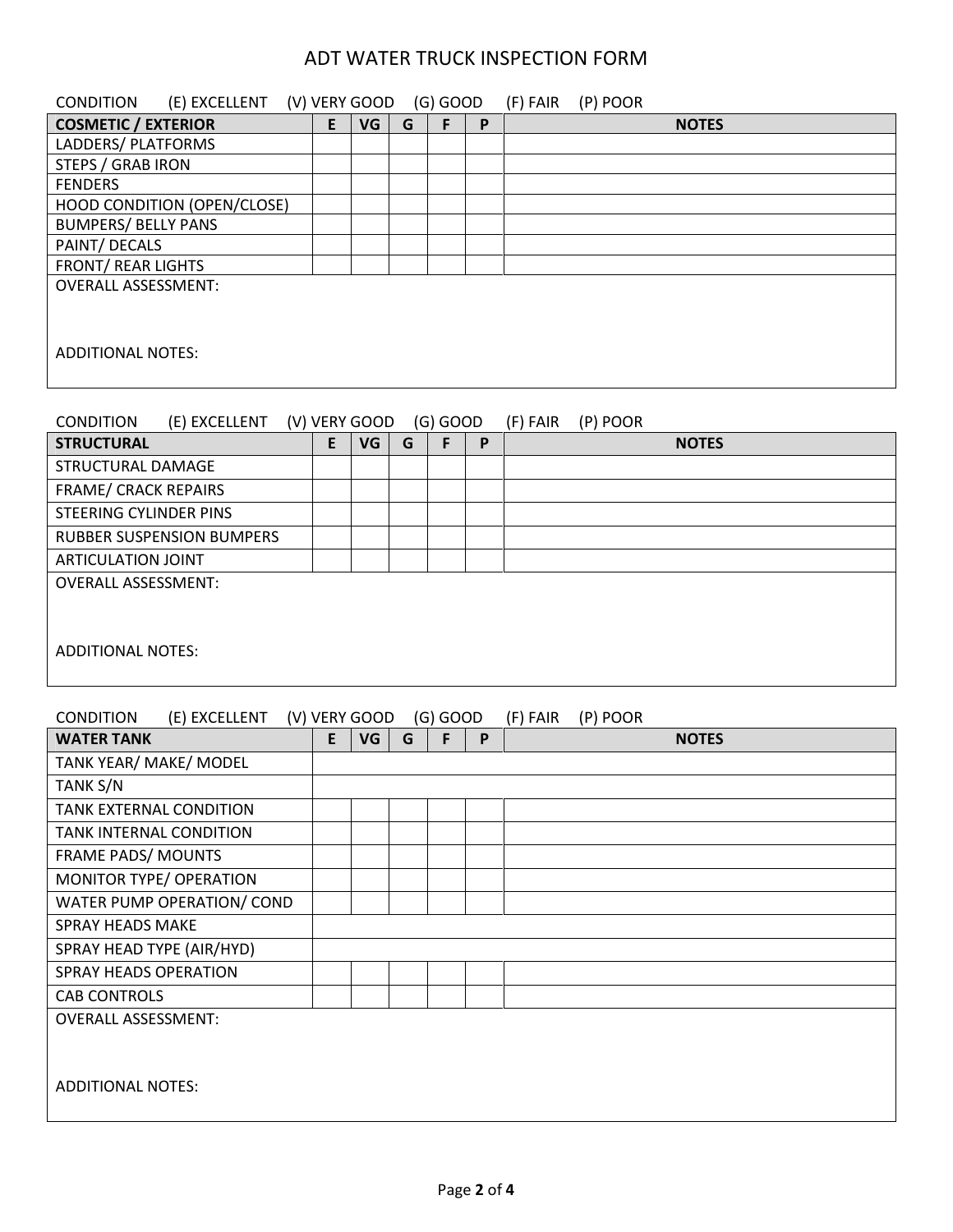| <b>CONDITION</b><br>(E) EXCELLENT (V) VERY GOOD (G) GOOD |   |    |   |   |   | (F) FAIR (P) POOR |
|----------------------------------------------------------|---|----|---|---|---|-------------------|
| <b>POWERTRAIN</b>                                        | E | VG | G | F | P | <b>NOTES</b>      |
| <b>ENGINE MAKE/ MODEL</b>                                |   |    |   |   |   |                   |
| <b>EPI TIER</b>                                          |   |    |   |   |   |                   |
| <b>ENGINE S/N</b>                                        |   |    |   |   |   |                   |
| SMOKE/ BLOW BY                                           |   |    |   |   |   |                   |
| ENGINE OIL LEVEL CONDITION                               |   |    |   |   |   |                   |
| <b>ENGINE OIL LEAKS</b>                                  |   |    |   |   |   |                   |
| <b>RADIATOR CAP</b>                                      |   |    |   |   |   |                   |
| <b>COOLAN T LEVEL CONDITION</b>                          |   |    |   |   |   |                   |
| <b>BELTS</b>                                             |   |    |   |   |   |                   |
| <b>TURBO</b>                                             |   |    |   |   |   |                   |
| <b>EITHER</b>                                            |   |    |   |   |   |                   |
| <b>TRANSMISSION TYPE</b>                                 |   |    |   |   |   |                   |
| <b>TRANSMISSION OPERATION</b>                            |   |    |   |   |   |                   |
| TRANSMISSION OIL/LEAKS                                   |   |    |   |   |   |                   |
| TRANSMISSION SHIFT CONTROL                               |   |    |   |   |   |                   |
| <b>TORQUE CONVERTOR</b>                                  |   |    |   |   |   |                   |
| FINAL DRIVES/ DRIVELINES                                 |   |    |   |   |   |                   |
| <b>BRAKES</b>                                            |   |    |   |   |   |                   |
| <b>PARK BRAKE</b>                                        |   |    |   |   |   |                   |
| <b>DIFFERENTIAL LOCKS</b>                                |   |    |   |   |   |                   |
| FRONT/REAR DIFFERENTIAL                                  |   |    |   |   |   |                   |
| <b>OVERALL ASSESSMENT:</b>                               |   |    |   |   |   |                   |
| <b>ADDITIONAL NOTES:</b>                                 |   |    |   |   |   |                   |

### CONDITION (E) EXCELLENT (V) VERY GOOD (G) GOOD (F) FAIR (P) POOR

| <b>HYDRAULICS</b>          | E | VG | G | F | P | <b>NOTES</b> |
|----------------------------|---|----|---|---|---|--------------|
| OIL LEVEL                  |   |    |   |   |   |              |
| PUMP NOISE / LEAKS         |   |    |   |   |   |              |
| <b>TANK</b>                |   |    |   |   |   |              |
| <b>VALVES</b>              |   |    |   |   |   |              |
| <b>STEERING OPERATION</b>  |   |    |   |   |   |              |
| STEERING/ LIFT CYLINDERS   |   |    |   |   |   |              |
| LINE/HOSE CONDITION        |   |    |   |   |   |              |
| <b>CAB CONTROLS</b>        |   |    |   |   |   |              |
| WATER PUMP MOTOR           |   |    |   |   |   |              |
| STEERING/ LIFT CYLINDERS   |   |    |   |   |   |              |
| <b>OVERALL ASSESSMENT:</b> |   |    |   |   |   |              |
| <b>ADDITIONAL NOTES:</b>   |   |    |   |   |   |              |